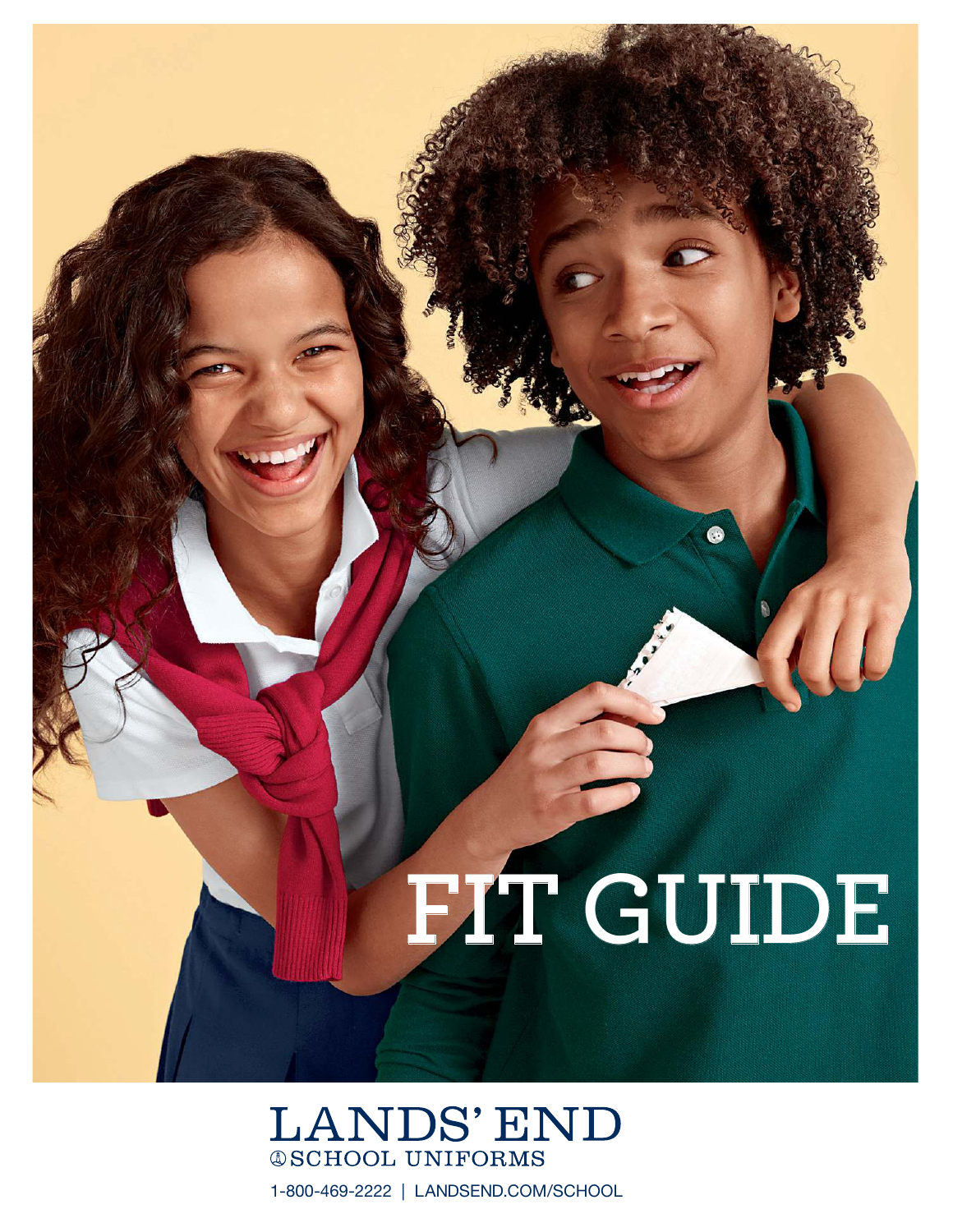## **GIRLS' GUIDE TO A GREAT FIT**

### **How to order the right size, first try.**

- 1. Kids grow fast, so measure your child every time you buy.
- 2. Remove bulky or heavy layers.
- 3. Begin with height; it's the best indicator to determine a child's size.
- 4. After height, a child's weight and/or waist measurement is the best gauge if your child needs an extended size (Slim or Plus).

### **How do I know if my child needs an extended size?**

- 1. If you normally buy her a Size 12 to fit her waist, but the inseam is always too long, she may need a 10 Plus (10+). Here's why: a 10+ will give her extra room around her waist, yet has a shorter inseam, for a better overall fit in the waist and length.
- 2. If you normally buy her a Size 12 to fit her waist, but the inseam is always too short, she may need a 14 Slim (14S). Here's why: a 14S is slimmer through the waist, yet has a longer inseam, for a better overall fit in waist and length.

 \* Be sure to compare her measurements with the size chart as she may need a different size in a Slim or Plus than her regular size.

### **REMEMBER! Start with height.**

**Height:** Child should stand in stocking feet, with feet shoulder-width apart, back to a wall. Measure from floor to crown of head.

**Waist:** Measure at the natural waistline. Have child bend to the side. Where the body curves is the natural waistline.

### **For tips on fitting a blazer, see the Women's fit guide.**

| <b>TODDLER</b> |           |           |           |  |  |  |  |  |  |  |
|----------------|-----------|-----------|-----------|--|--|--|--|--|--|--|
| size           | 2T        | 3T        | 4T        |  |  |  |  |  |  |  |
| height         | $33 - 35$ | 36-38     | $39 - 41$ |  |  |  |  |  |  |  |
| weight         | 27-29     | $30 - 33$ | 34-38     |  |  |  |  |  |  |  |
| waist          | 20        | $20\%$    | 21        |  |  |  |  |  |  |  |

| <b>LITTLE GIRL (SLIM, REG)</b> |                      |           |           |           |                 |                |        |  |  |  |  |  |
|--------------------------------|----------------------|-----------|-----------|-----------|-----------------|----------------|--------|--|--|--|--|--|
| size                           |                      | small     | medium    |           | medium          |                | large  |  |  |  |  |  |
|                                | 4 <sub>R</sub><br>4S |           | 5S        | 5R        | 6S              | 6 <sub>R</sub> | 6XR/7R |  |  |  |  |  |
| height                         | $40 - 42$            | $40 - 42$ | $43 - 45$ | $43 - 45$ | 46-48           | $46 - 48$      | 49-51  |  |  |  |  |  |
| weight                         | 28-32                | 34-38     | 33-37     | $39 - 43$ | $36 - 42$       | $42 - 48$      | 52-58  |  |  |  |  |  |
| waist                          | 193/4                | 22        | 201/4     | $22\%$    | $20\frac{3}{4}$ | 23             | 231/2  |  |  |  |  |  |

#### BIG GIRL (SLIM, REG, PLUS)

| size   | small |           | small           |       | small     |       | medium    |                 | medium          |            | medium          |            | large     |            | large-x-large |            | x-large         |         |
|--------|-------|-----------|-----------------|-------|-----------|-------|-----------|-----------------|-----------------|------------|-----------------|------------|-----------|------------|---------------|------------|-----------------|---------|
|        | 7S    | 7R        | (               | 8S    | 8R        | $8+$  | 10S       | 10 <sub>R</sub> | $10+$           | <b>12S</b> | 12 <sub>R</sub> | $12+$      | 14S       | <b>14R</b> | $14+$         | <b>16S</b> | 16 <sub>R</sub> | $16+$   |
| height | 49-51 | 49-51     | $49 - 5$        | 52-54 | $52 - 54$ | 52-54 | 55-57     | 55-57           | $55 - 57$       | 58-60      | 58-60           | 58-60      | $61 - 62$ | $61 - 62$  | $61 - 62$     | 62-63      | 62-63           | 62-63   |
| weight | 46-52 | $52 - 58$ | 63-71           | 55-62 | $61 - 68$ | 72-80 | $65 - 81$ | $71 - 87$       | $81 - 90$       | 79-89      | 85-95           | $91 - 108$ | 93-104    | 99-110     | 109-120       | 103-114    | 109-120         | 121-131 |
| waist  | 211/4 | 231/2     | $27\frac{1}{2}$ | 22    | 241/4     | 28    | 23        | 25              | $28\frac{1}{2}$ | 24         | 26              | 301/2      | 25        | 28         | 32            | 26         | 30              | 34      |

\*All measurements are in inches and pounds



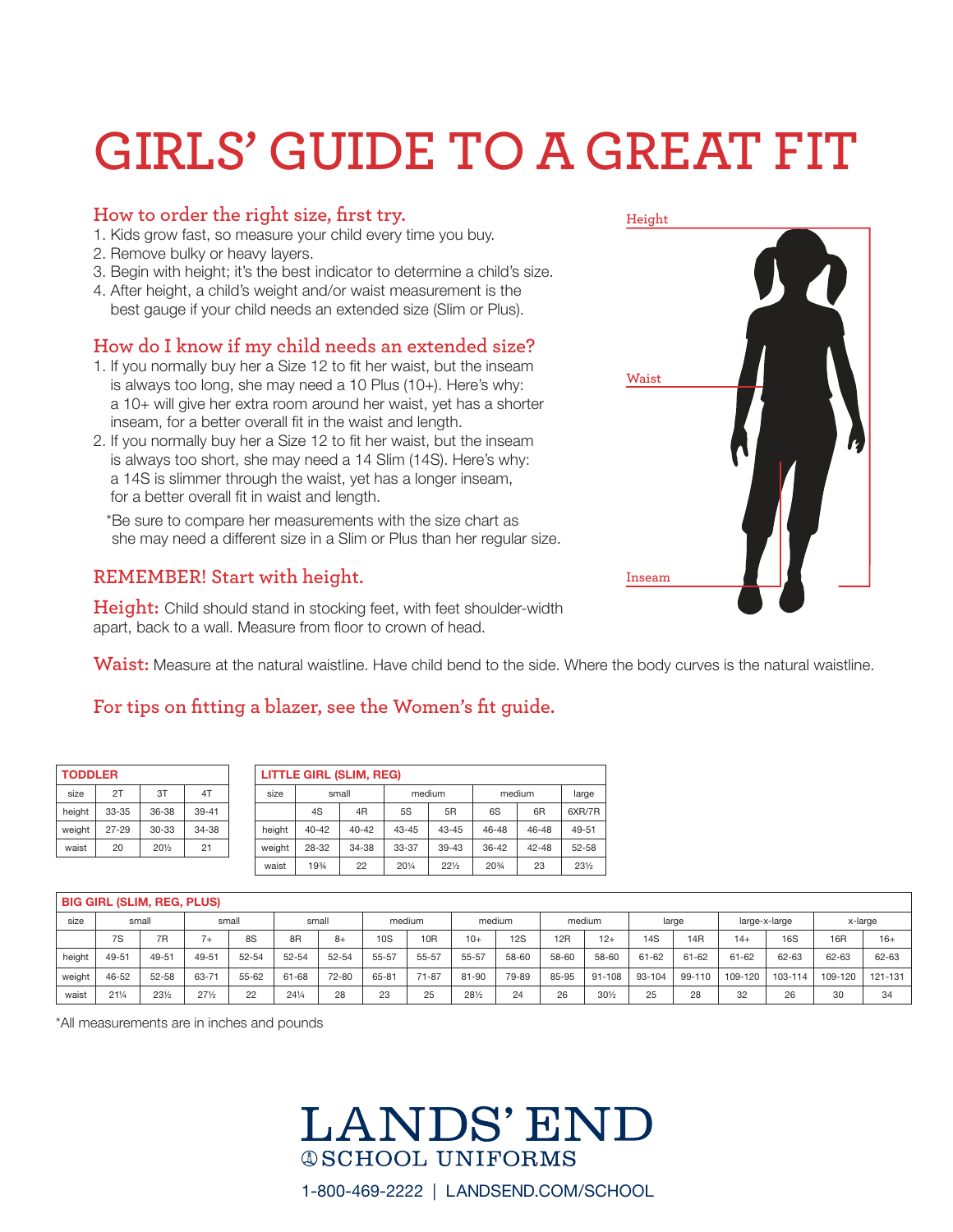# **WOMEN'S GUIDE TO A GREAT FIT**

### **WOMEN'S TOPS:**

### **Measure your bust, chest and arm.**

**Bust/Chest:** Measure around the fullest part of your chest, keeping the tape parallel to the floor. (Subtract 1" if you're measuring over clothes.)

**Arm:** Place hand on hip. Start at center back of your neck, measure across the shoulder to the elbow and down to the wrist.

### **WOMEN'S BOTTOMS:**

### **Measure your waist, hips and inseam.**

**Waist:** Remove your belt and bend to your side. Where your body curves is your natural waist. Measure here even if you wear your pants lower.

**Hips/Thigh:** Stand with your legs shoulder-width apart. Measure the fullest part of your hip/thigh area. (Subtract 1" if you are measuring over clothes.)

**Inseam:** Start where the insides of your legs meet and measure down the inner leg seam of your pants to your hem, or measure the inseam on your favorite pair of pants.

### **BLAZER FIT TIPS**

When you try on a blazer, shirt sleeves should end 1/2" to 1" past the blazer sleeves. The length should cover the backside and the collar should reveal about ½" of your shirt collar.

| <b>YOUNG WOMEN - JUNIORS</b>                           |                       |                 |                 |                 |                 |                 |                 |       |       |  |  |  |
|--------------------------------------------------------|-----------------------|-----------------|-----------------|-----------------|-----------------|-----------------|-----------------|-------|-------|--|--|--|
| size                                                   | x-small               |                 |                 | small           |                 | medium          | large           |       |       |  |  |  |
|                                                        | 3<br>5<br>9<br>0<br>7 |                 |                 |                 |                 |                 |                 | 13    | 15    |  |  |  |
| bust                                                   | 301/2                 | $31\frac{1}{2}$ | $32\frac{1}{2}$ | $33\frac{1}{2}$ | $34\frac{1}{2}$ | $35\frac{1}{2}$ | 37              | 381/2 | 40    |  |  |  |
| waist                                                  | 25                    | 26              | 27              | 28              | 29              | 30              | $31\frac{1}{2}$ | 33    | 34%   |  |  |  |
| hip<br>36<br>37<br>42<br>35<br>38<br>39<br>401/2<br>34 |                       |                 |                 |                 |                 |                 |                 |       | 431/2 |  |  |  |
| AVERAGE HEIGHT FOR ALL SIZES - 5'5"                    |                       |                 |                 |                 |                 |                 |                 |       |       |  |  |  |

| <b>WOMEN'S</b>   |             |             |                    |                |                 |             |                 |                 |                 |          |                     |          |
|------------------|-------------|-------------|--------------------|----------------|-----------------|-------------|-----------------|-----------------|-----------------|----------|---------------------|----------|
| size             |             | xx-small    |                    | x-small        |                 | small       | medium          |                 | large           |          |                     | x-large  |
|                  | 00          | $\mathbf 0$ | $\overline{2}$     | $\overline{4}$ | 6               | 8           | 10              | 12              | 14              | 16       | 18                  | 20       |
| bust/<br>chest   | 31          | 32          | 33                 | 34             | 35              | 36          | 37              | 381/2           | 40              | 42       | 44                  | 46       |
| arm<br>(petite)  | $27^{5}/s$  | 28          | $28\frac{3}{8}$    | 28%            | $29\frac{1}{8}$ | 291/2       | 29%             | 301/4           | $30\frac{5}{8}$ | 31       | $31\frac{3}{8}$     | 31%      |
| arm<br>(regular) | 28%         | 291/4       | $29\frac{5}{8}$    | 30             | $30\frac{3}{8}$ | 30%         | $31\frac{1}{8}$ | $31\frac{1}{2}$ | $31\%$          | 321/4    | $32^{5}/\mathrm{s}$ | 33       |
| arm<br>(tall)    | --          | $-$         | 30 <sup>5</sup> /s | 31             | $31\frac{3}{8}$ | 31%         | $32\frac{1}{8}$ | $32\frac{1}{2}$ | $32\frac{7}{8}$ | 331/4    | $33^{5}/s$          | 34       |
| arm<br>(women's) | --          |             | $-$                | --             | --              | --          | --              | --              |                 | --       | --                  |          |
| waist            | 241/2-251/2 | 251/2-261/2 | 261/2-271/2        | 271/2-281/2    | 281/2-291/2     | 291/2-301/2 | 301/2-311/2     | $32 - 33$       | 331/2-341/2     | 35-361/2 | 37-381/2            | 39-401/2 |
| hips             | 34          | 35          | 36                 | 37             | 38              | 39          | 40              | 411/2           | 43              | 441/2    | 461/2               | 481/2    |

### **LANDS' END @SCHOOL UNIFORMS**

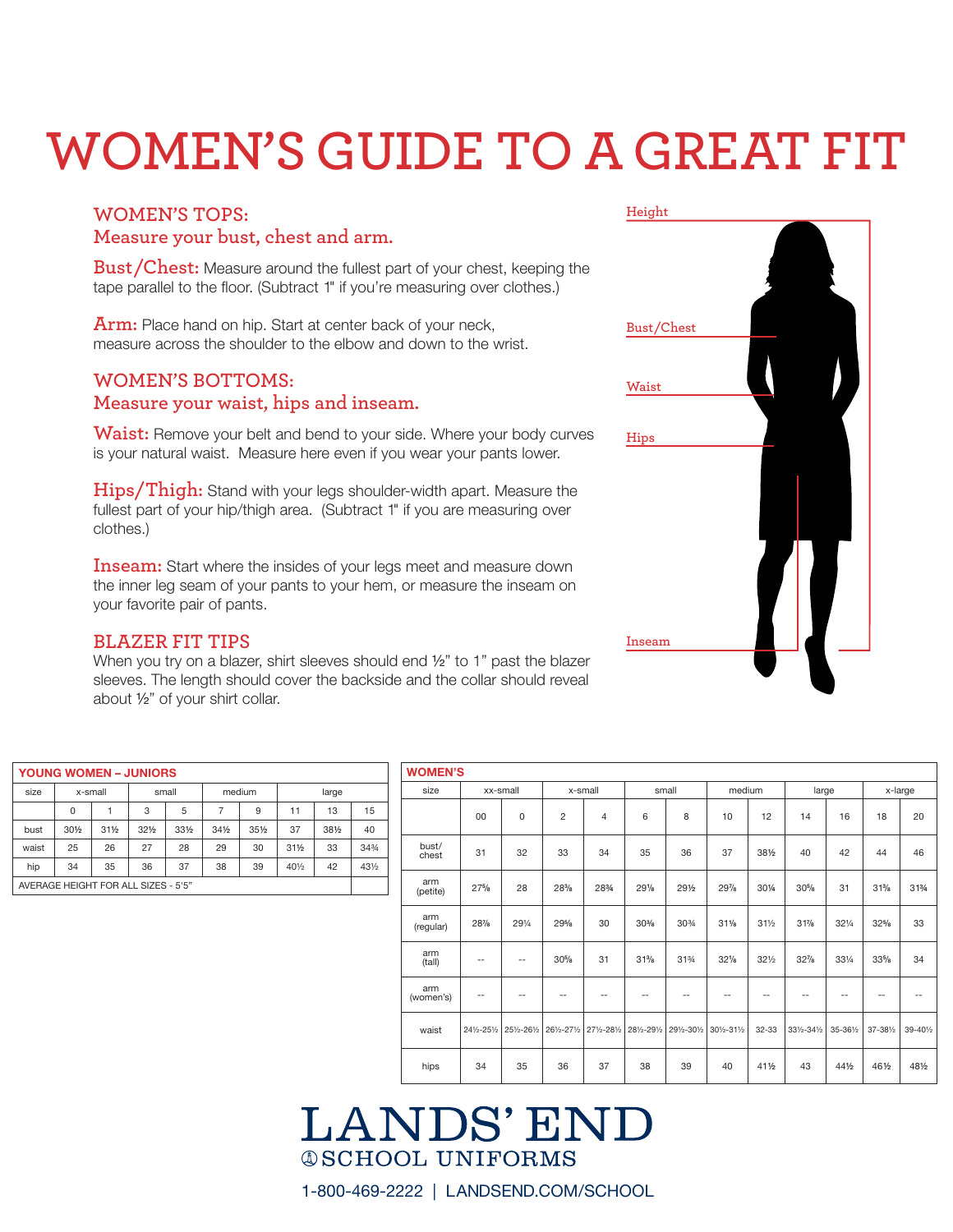### The Right Fit. **OUR SKIRTS COME IN THREE LENGTHS**

**The right fit is Guaranteed. Period.**®

### **ABOVE the KNEE**

Sits slightly below the waist. Hits at mid-thigh.

**SKIRT STORY**

Sits slightly below the waist. Hits at top of the knee.

**TOP of the KNEE**

**BELOW the KNEE**

Sits slightly below the waist. Full knee coverage.

G wW3  $^{\circledR}$ ⊛ R)

### **LANDS' END @SCHOOL UNIFORMS**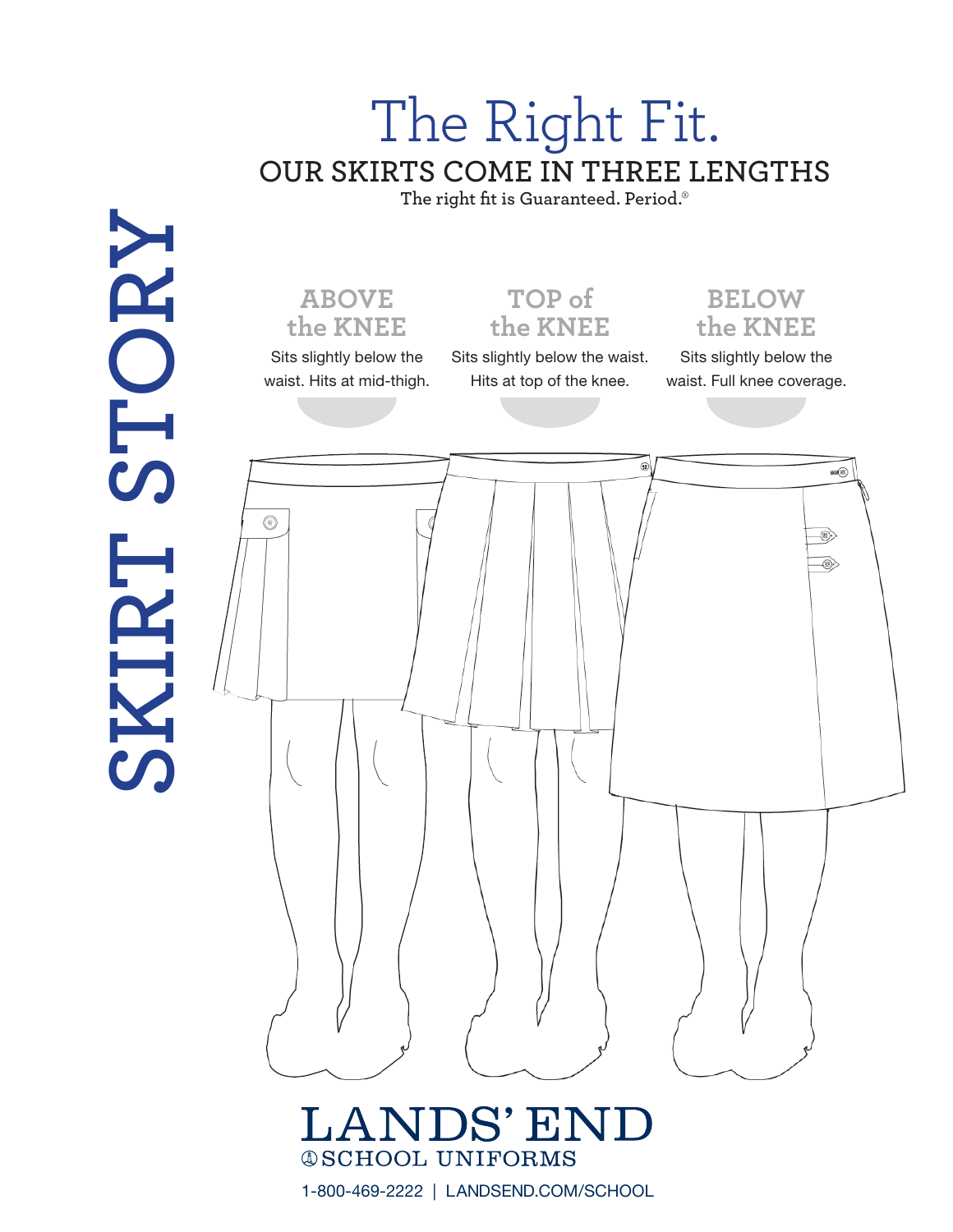# **BOYS' GUIDE TO A GREAT FIT**

### **How to order the right size, first try.**

- 1. Kids grow fast, so measure your child every time you buy.
- 2. Remove bulky or heavy layers.
- 3. Begin with height; it's the best indicator to determine a child's size.
- 4. After height, a child's weight and/or waist measurement is the best gauge if your child needs an extended size (Slim or Husky).

### **How do I know if my child needs an extended size?**

- 1. If you normally buy him a Size 12 to fit his waist, but the inseam is always too long, he may need a 10 Husky (10H). Here's why: a 10H will give him extra room around his waist, yet has a shorter inseam, for a better overall fit in the waist and length.
- 2. If you normally buy him a Size 12 to fit his waist, but the inseam is always too short, he may need a 14 Slim (14S). Here's why: a 14S is slimmer through the waist, yet has a longer inseam, for a better overall fit in the waist and length.

 \* Be sure to compare his measurements with the size chart as he may need a different size in a Slim or Husky than his regular size.

### **REMEMBER! Start with height.**

**Height:** Child should stand in stocking feet, with feet shoulder-width apart, back to a wall. Measure from floor to crown of head.

**Waist:** Measure at the natural waistline. Have child bend to the side. Where the body curves is the natural waistline.

### **For tips on fitting a blazer, see the Men's fit guide.**

| LITTLE BOY (SLIM, REG) |                      |           |           |           |           |                |                 |                |  |  |  |  |
|------------------------|----------------------|-----------|-----------|-----------|-----------|----------------|-----------------|----------------|--|--|--|--|
| size                   |                      | small     | medium    |           |           | medium         | large           |                |  |  |  |  |
|                        | 4S<br>4 <sub>R</sub> |           | 5S        | 5R        | 6S        | 6 <sub>R</sub> | 7S              | 7 <sub>R</sub> |  |  |  |  |
| height                 | $40 - 42$            | $40 - 42$ | $43 - 45$ | $43 - 45$ | 46-47     | $46 - 47$      | $47 - 49$       | 47-49          |  |  |  |  |
| weight                 | 28-32                | 34-38     | $33 - 37$ | $39 - 43$ | $36 - 42$ | $42 - 48$      | $42 - 47$       | 49-54          |  |  |  |  |
| waist                  | 20                   | 22        | $20\%$    | $22\%$    | 21        | 23             | $21\frac{1}{2}$ | 231/2          |  |  |  |  |

|        | <b>BIG BOY (SLIM, REG, HUSKY)</b> |        |         |                 |                 |                 |            |                 |         |                 |                 |                 |  |
|--------|-----------------------------------|--------|---------|-----------------|-----------------|-----------------|------------|-----------------|---------|-----------------|-----------------|-----------------|--|
| size   | large                             |        | large   |                 | large           |                 | x-large    |                 | x-large |                 | x-large         |                 |  |
|        | 14S                               | 14R    | 14H     | 16S             | 16 <sub>R</sub> | 16H             | <b>18S</b> | 18 <sub>R</sub> | 18H     | 20 <sub>S</sub> | 20 <sub>R</sub> | 20H             |  |
| height | 60-62                             | 60-62  | 60-62   | 63-65           | 63-65           | 63-65           | 66-67      | 66-67           | 66-67   | 68-69           | 68-69           | 68-69           |  |
| weight | 84-96                             | 95-108 | 106-119 | 97-109          | 109-120         | 120-134         | 110-122    | 121-132         | 135-148 | 123-135         | 133-145         | 149-161         |  |
| waist  | 26                                | 28     | 31      | $27\frac{1}{2}$ | 291/2           | $32\frac{1}{2}$ | 29         | 31              | 34      | $30\frac{1}{2}$ | $32\frac{1}{2}$ | $35\frac{1}{2}$ |  |

\*All measurements are in inches and pounds





| <b>TODDLER</b> |           |                 |           |
|----------------|-----------|-----------------|-----------|
| size           | 2T        | 3T              | 4T        |
| height         | $33 - 35$ | 36-38           | $39 - 41$ |
| weight         | 27-29     | $30 - 33$       | 34-38     |
| waist          | 20        | $20\frac{1}{2}$ | 21        |

| <b>BIG BOY (SLIM, REG, HUSKY)</b> |                 |                 |                 |                 |                 |       |                 |        |            |  |  |  |
|-----------------------------------|-----------------|-----------------|-----------------|-----------------|-----------------|-------|-----------------|--------|------------|--|--|--|
| size                              | small           |                 |                 | medium          |                 |       | medium          | medium |            |  |  |  |
|                                   | 8S              | 8R              | 8H              | 10S             | 10R             | 10H   | 12S             | 12R    | 12H        |  |  |  |
| height                            | 50-53           | 50-53           | $50 - 53$       | 53-56           | $53 - 56$       | 53-56 | 57-59           | 57-59  | 57-59      |  |  |  |
| weight                            | 47-58           | 55-67           | 62-75           | 59-71           | 68-80           | 76-90 | $72 - 83$       | 81-94  | $91 - 105$ |  |  |  |
| waist                             | $22\frac{1}{2}$ | $24\frac{1}{2}$ | $27\frac{1}{2}$ | $23\frac{1}{2}$ | $25\frac{1}{2}$ | 281/2 | $24\frac{1}{2}$ | 261/2  | 291/2      |  |  |  |